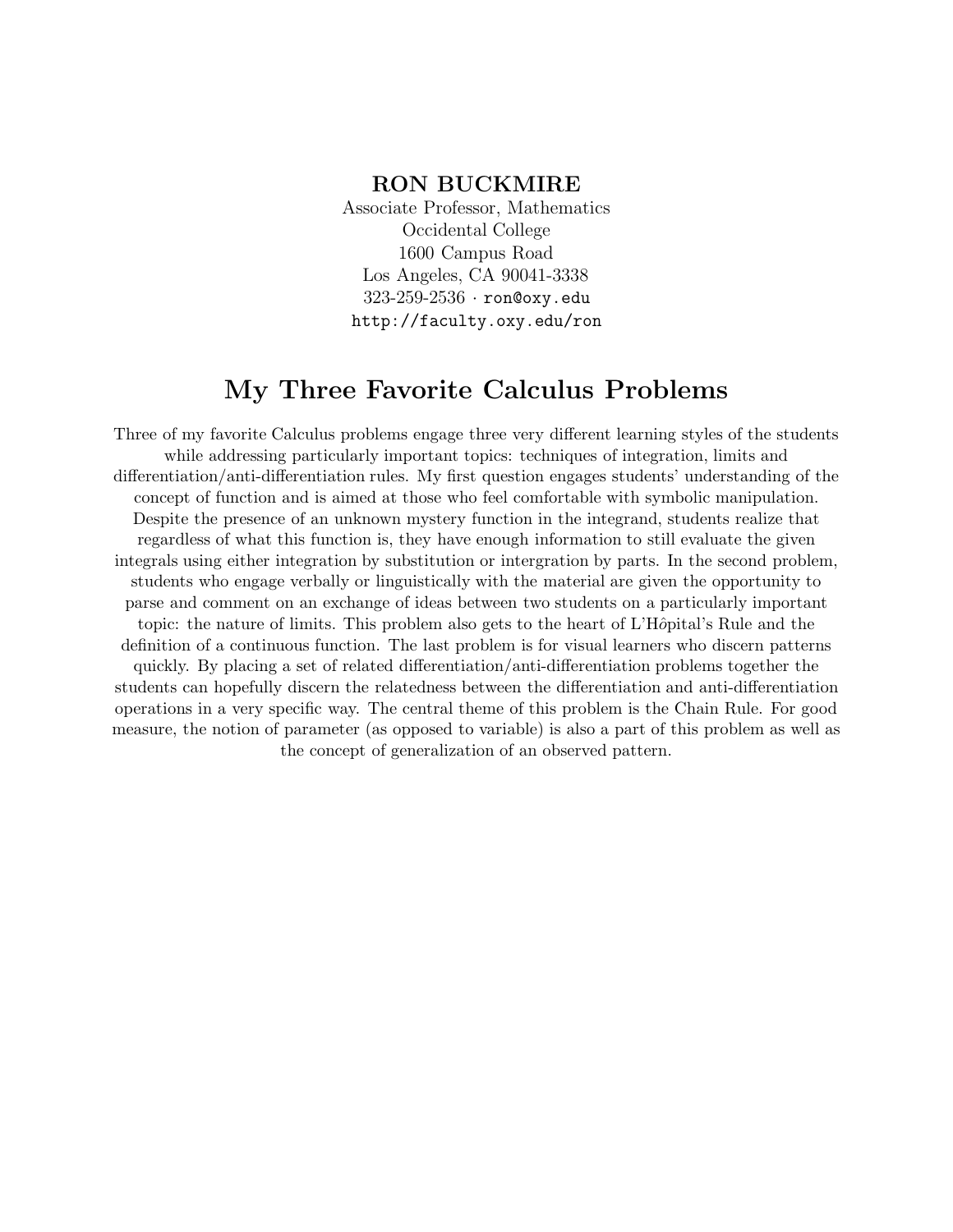**1.** Given the following information about an unknown function  $g(x)$ :

$$
\int_{1}^{2} \frac{g(u)}{u} du = 3, \quad \int_{1}^{2} g(u) du = 4, \quad \int_{1}^{4} g(u) du = 5, \quad g(1) = 2, \quad g(2) = -2,
$$
  
(a) Evaluate  $I = \int_{1}^{2} \ln(x)g'(x) dx$ .

**(b)** Evaluate 
$$
J = \int_{1}^{2} x g(x^2) dx
$$
.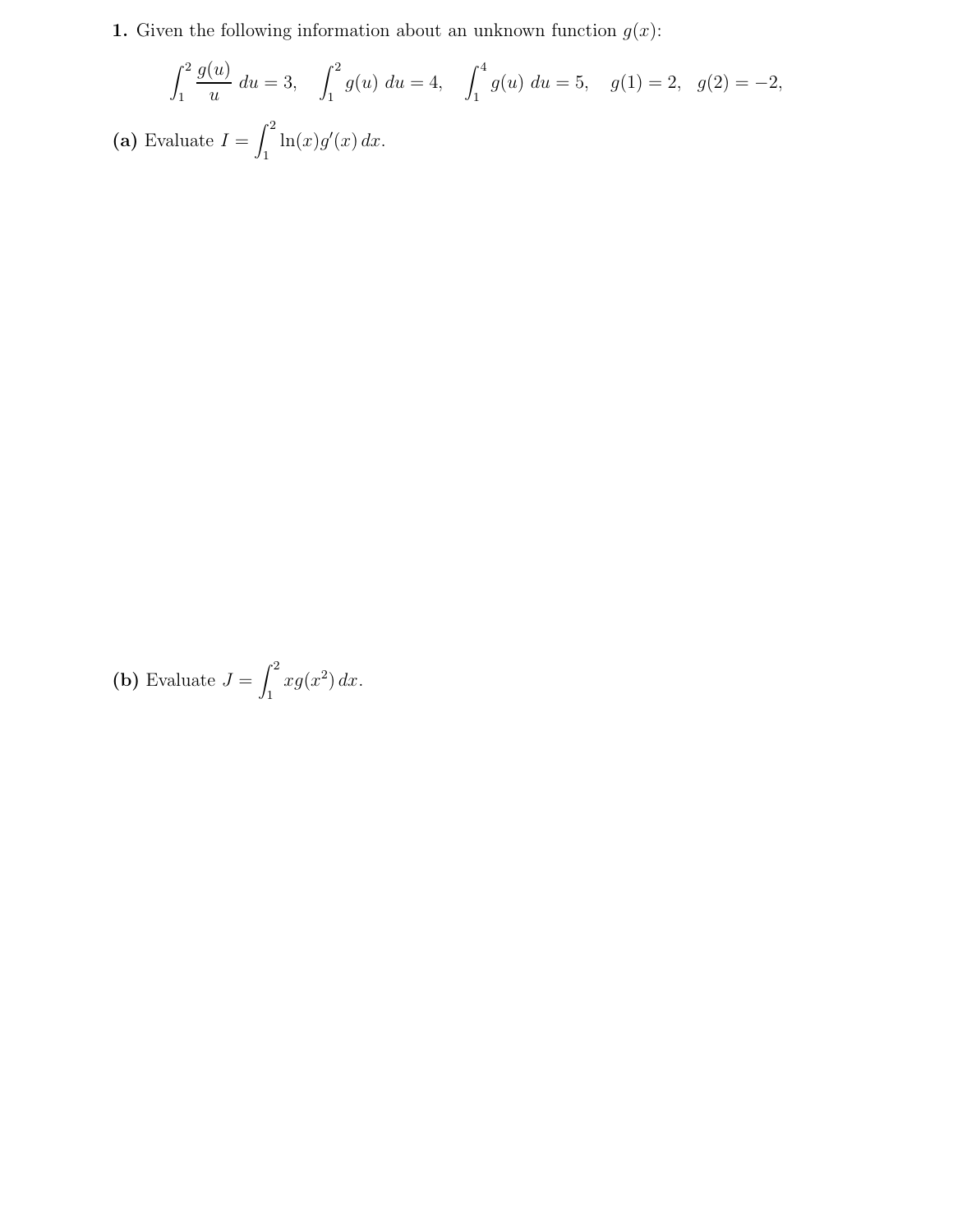**2.** Two students are feverishly studying for their Calculus Final and have a disagreement about limits. Below is an excerpt of their conversation:

- **Vaughn: I don't understand why we have to be careful when we evaluate a limit. I** think we can always just evaluate  $\lim_{x \to c} f(x)$  by evaluating  $f(c)$ **.**
- **Sydney: Oh yeah?** How about the function  $f(x) = x^x$ ? Okay, smarty-pants, what's the value of  $\lim_{x\to 0^+} x^x$ ? Using "Vaughn's Law" the answer would be  $f(0) = 0^0$  which I guess is zero, since zero times anything is zero.
- **Vaughn: Hmmm, well, no, your limit is a special example (that's why you have that little plus sign above the zero!) of what the professor called an indeterminate limit so you have to use something called Newton's Rule** to evaluate it. All you do is re-write  $x^x$  as  $e^{x \ln(x)}$  AND THEN you plug in zero for x and get  $e^{0 \ln(0)} = e^{0} = 1$  so the value of your limit is 1, not **0.**
- **Sydney: I don't think you are using the rule correctly for evaluating indeterminate limits. I'm pretty sure it involves comparing the rates at which two competing functions approach their limits and so it involves derivatives. I just wish there was someway we could use our calculators to estimate the limit accurately but my cheap calculator doesn't have a** LIM **button, so we have absolutely no way of figuring out which of us has the right value of this limit.**
- **Vaughn: Well, limits don't have anything to do with derivatives anyway so maybe it won't be an important Calculus concept to know for the final exam. Let's study something much more important like how to pronounce "Euler"!**

Write **at least 5 sentences** discussing which student you think has a better understanding of Calculus. Identify **any** and all correct, incorrect or partly correct statements made by the students. If a statement is incorrect explain why. **You must be careful not to make any incorrect statements yourself in your explanation.** PROOFREAD YOUR ANSWER.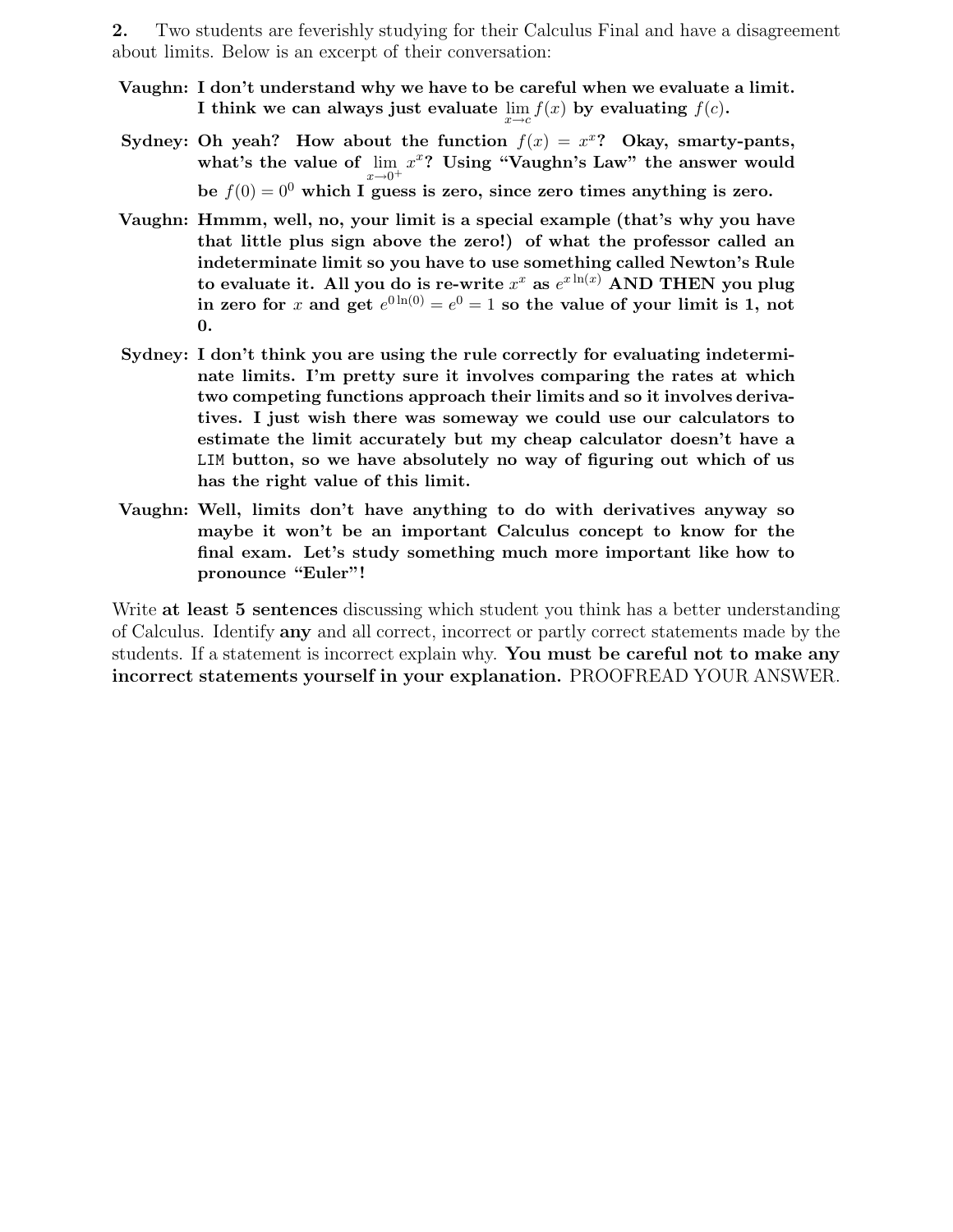3. Complete the following table of derivatives and anti-derivatives. *A*, *B*, *C* and *D* are (known) constants. **You should use the space on the other side of this page to check your answers**

|         | f'(x)                   | f(x)                              | $\int f(x) \, dx$ |
|---------|-------------------------|-----------------------------------|-------------------|
| $0.$    | $-\frac{1}{x^2}$        | $\frac{1}{x}$                     | ln(x)             |
| $1. \,$ |                         | $\frac{1}{2x}$                    |                   |
| 2.      |                         | $\mathbf{1}$<br>$\frac{1}{2x+3}$  |                   |
| 3.      |                         | $\frac{1}{5x+4}$                  |                   |
| $4. \,$ |                         | $\mathbf{1}$<br>$\overline{Ax+B}$ |                   |
| 5.      | $-\frac{C^2}{(Cx+D)^2}$ |                                   |                   |
|         | g''(x)                  | g'(x)                             | g(x)              |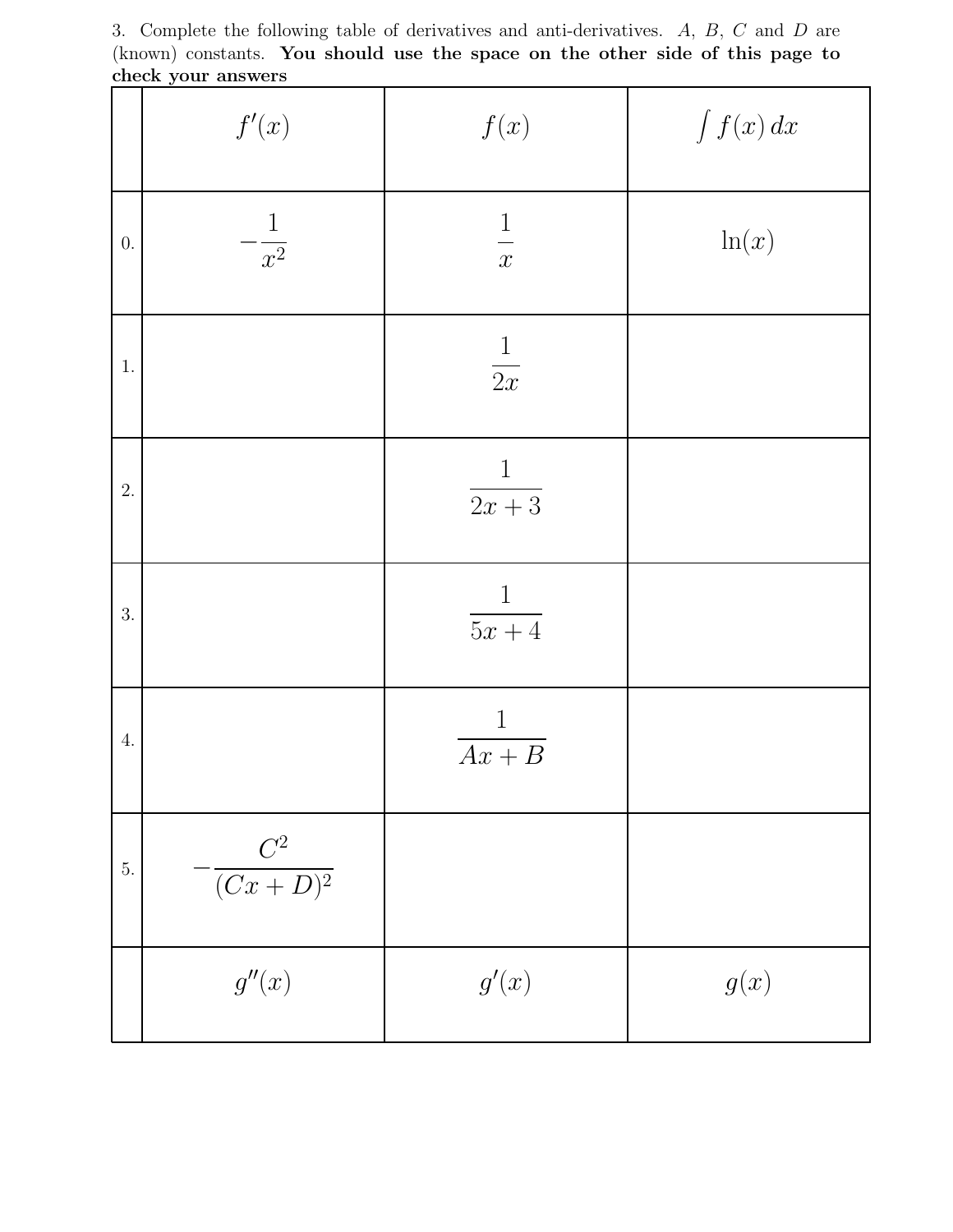#### **ANSWER SHEET**

**1.** Given the following information about an unknown function  $q(x)$ :

$$
\int_{1}^{2} \frac{g(u)}{u} du = 3, \quad \int_{1}^{2} g(u) du = 4, \quad \int_{1}^{4} g(u) du = 5, \quad g(1) = 2, \quad g(2) = -2
$$

 $(a)$  Evaluate  $I$  $\int_{1}^{1} \ln(x) g'(x) dx.$ 

The first choice to make is whether to use Integration by Parts or Integration By Substitution. Since the integrand is a product of two functions but you don't see any composite functions the correct choice is IBP.

Then you have to decide which function are you going to anti-differentiate and which will you differentiate.

Since  $g'(x)$  is a derivative, it will be easy to anti-differentiate, and  $ln(x)$  will be easy to differentiate.

So, let  $u' = g'(x)$  and  $v = \ln(x)$  then the IBP formula is  $\int_a^b u'(x)v(x) dx = u(x)v(x)|_a^b$  $\int$  $\int_a^b u(x)v'(x) dx$ . Given our choice for *u*' and *v* means that  $u(x) = g(x)$  and  $v'(x) = \frac{1}{x}$ *x*

$$
I = \int_1^2 \ln(x)g'(x)dx = g(x)\ln(x)|_1^2 - \int_1^2 g(x)\frac{1}{x}dx
$$
  
= g(2)\ln(2) - g(1)\ln(1) - 3  

$$
I = -2\ln(2) - 3
$$

(**b**) Evaluate  $J =$  $\int_{}^{2} x g(x^2) dx.$ 

 $\Lambda$ gain, the first choice to make is whether to use Integration by Parts or Integration By Substitution.

Since part (a) was IBP it is likely that part (b) uses IBS, which when you examine the integrand becomes even more likely to be evaluated using IBS when a composite function  $q(x^2)$  is observed in the integrand.

Let  $u = x^2$ . Then  $du = 2x dx$  so  $\frac{du}{2x} = dx$  and when  $x = 1$ ,  $u = 1^2 = 1$  and when  $x = 2, \quad u = 2^2 = 4.$ 

The entire integral is transformed from *x*-variables into *u*-variables.

$$
J = \int_1^2 x g(x^2) dx = \int_1^4 x g(u) \frac{du}{2x}
$$
  
=  $\int_1^4 g(u) \frac{du}{2}$   
=  $\frac{1}{2} \int_1^4 g(u) du$   
=  $\frac{1}{2} \frac{1}{2} 5$   
 $J = \frac{5}{2}$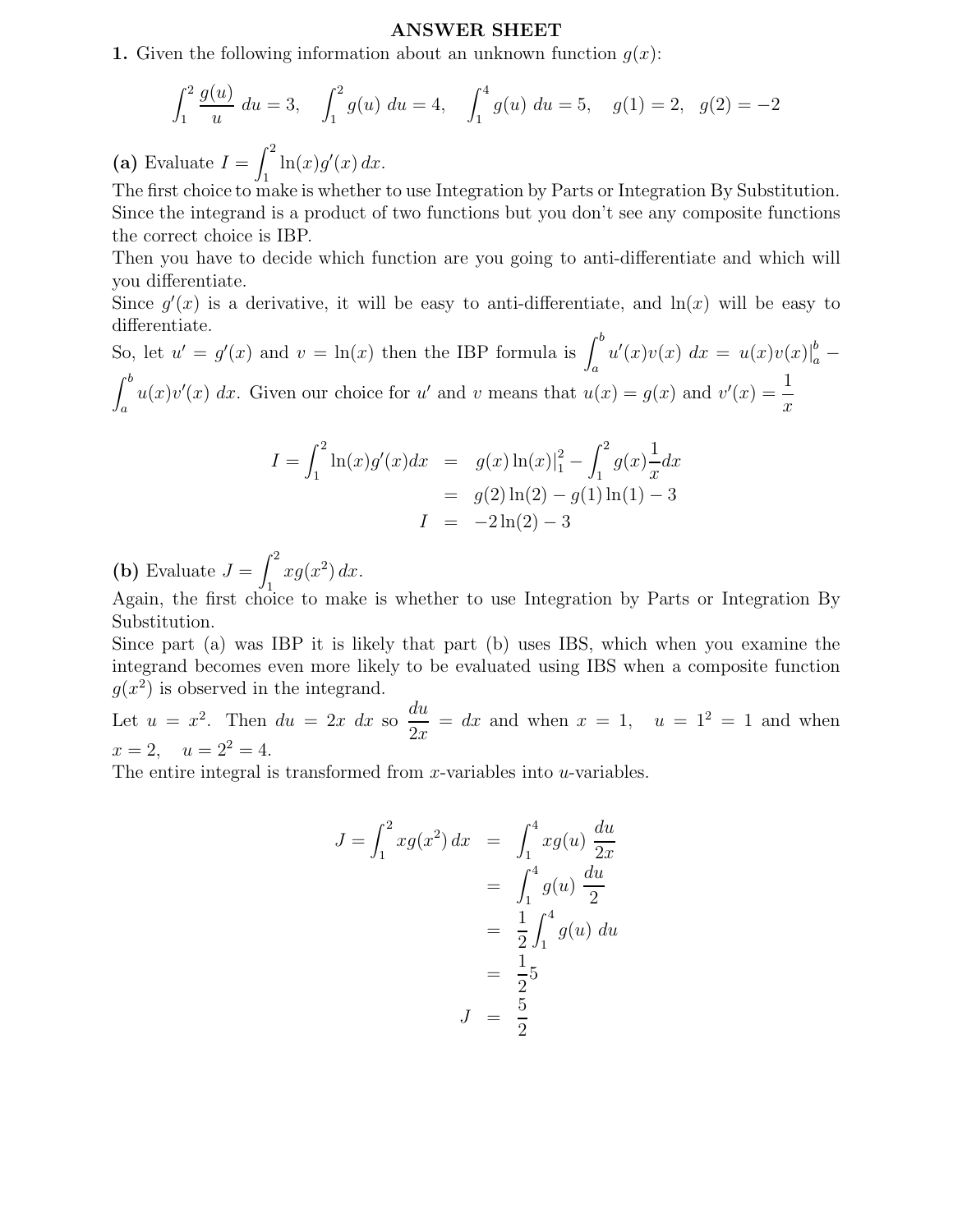#### **ANSWER SHEET**

**2.** Two students are feverishly studying for their Calculus Final and have a disagreement about limits. Below is an excerpt of their conversation:

- **Vaughn: I don't understand why we have to be careful when we evaluate a limit. I** think we can always just evaluate  $\lim_{x \to c} f(x)$  by evaluating  $f(c)$ **.**
- **Sydney: Oh yeah?** How about the function  $f(x) = x^x$ ? Okay, smarty-pants, what's the value of  $\lim_{x\to 0^+} x^x$ ? Using "Vaughn's Law" the answer would be  $f(0) = 0^0$  which I guess is zero, since zero times anything is zero.
- **Vaughn: Hmmm, well, no, your limit is a special example (that's why you have that little plus sign above the zero!) of what the professor called an indeterminate limit so you have to use something called Newton's Rule** to evaluate it. All you do is re-write  $x^x$  as  $e^{x \ln(x)}$  AND THEN you plug in zero for x and get  $e^{0 \ln(0)} = e^{0} = 1$  so the value of your limit is 1, not **0.**
- **Sydney: I don't think you are using the rule correctly for evaluating indeterminate limits. I'm pretty sure it involves comparing the rates at which two competing functions approach their limits and so it involves derivatives. I just wish there was someway we could use our calculators to estimate the limit accurately but my cheap calculator doesn't have a** LIM **button, so we have absolutely no way of figuring out which of us has the right value of this limit.**
- **Vaughn: Well, limits don't have anything to do with derivatives anyway so maybe it won't be an important Calculus concept to know for the final exam. Let's study something much more important like how to pronounce "Euler"!**

Write **at least 5 sentences** discussing which student you think has a better understanding of Calculus. Identify **any** and all correct, incorrect or partly correct statements made by the students. If a statement is incorrect explain why. **You must be careful not to make any incorrect statements yourself in your explanation.** PROOFREAD YOUR ANSWER. As in other things, Sydney is superior to Vaughn. Vaughn's first statement is FALSE since it is not always true. If the function in question  $f(x)$  is CONTINUOUS at  $x = c$  then Vaughn's statement would be true, but he doesn't mention this (or any other) caveat on what functions his statement applies to. In fact, that is the definition of continuity:  $\lim_{x\to c} f(x) = f(c)$ . Sydney correctly provides a counter-example of a function for which Vaughn's first statement is false but although it is generally true that zero times any finite number is zero, this does NOT mean that  $0^0$  is 0, it is *indeterminate*. Vaughn doesn't understand that the + sign above the zero means that Sydney is correctly only considering a right-sided limit, since the function  $x^x$  is clearly only well-defined for values  $x > 0$ . Vaughn correctly (somehow!) remembers that this particular limit is called "indeterminate" but then mis-remembers the name of the Rule used to evaluate indeterminate limits. It is **L'H**ôpital's **Rule**, not Newton's Rule. Vaughn does use the correct technique of re-writing  $x^x$  as  $e^{x \ln x}$  and actually obtains the correct value of the limit but by using inaccurate means. You can't just plug-in zero into  $x \ln(x)$  because  $\ln(0)$  is undefined! The correct way to evaluate  $\lim_{x\to 0+} x \ln(x)$  is

to re-write it as  $\lim_{x \to 0+} x \ln(x) = \lim_{x \to 0+} \frac{\ln(x)}{1/x} = \lim_{x \to 0+} \frac{1/x}{-1/x^2} = \lim_{x \to 0+} -x = 0$ . Sydney is correct that evaluating indeterminate limits involves the competing rates at which two functions approach their limit but is incorrect when she says that she can't use her calculator to estimate the limit accurately. She could make a table and plug in values for  $x$  getting closer and closer to  $0$  from the right into  $x^x$  and see what the trend shows her. Some values would be  $0.1^{0.1}$ ,  $0.01^{0.01}$ ,  $0.001^{0.001}$ , .... It's very clear that these numbers approach the value 1. Vaughn is wrong again when he says that limits have nothing to do with derivatives, the very definition of the derivative involves limits, i.e.  $f'(x) = \lim_{h \to 0} \frac{f(x+h) - f(x)}{h}$  $\frac{h}{h}$  and limits **are** a very important concept for a Calculus final exam.